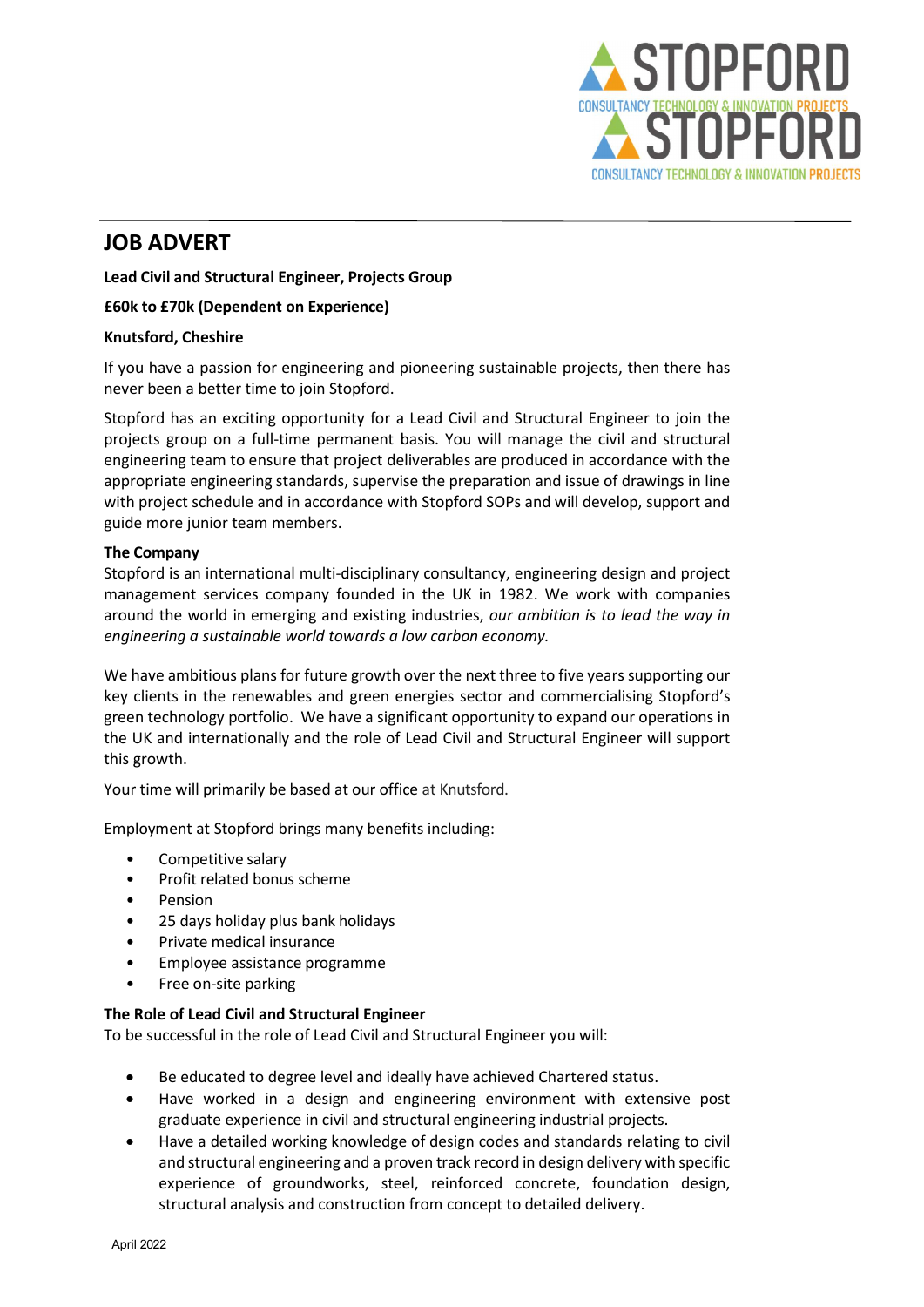

 Have a detailed working knowledge and experience of 2D and 3D analytical packages such as, but not limited to, S-Frame, STAAD, TSD and TEDDS, is highly desirable.

Please go to our website for a full job description to familiarise yourself with all of the responsibilities, skills and experience required before you apply.   

Please note that we do not accept applications from agencies, and you must be eligible to live and work in the UK.    

We look forward to receiving your CV for the post of Lead Civil and Structural Engineer.    

# Closing date:  8 June 2022

Stopford reserves the right to bring forward the closing date if we receive a suitable number of quality applications from which to make a shortlist.  Therefore, we would recommend that you apply as soon as possible.       

Please note that due to the volume of applications we receive we are unfortunately not able to respond to each applicant. If you have not been called for interview within 3 weeks of the closing date, you should assume that on this occasion your application has been unsuccessful.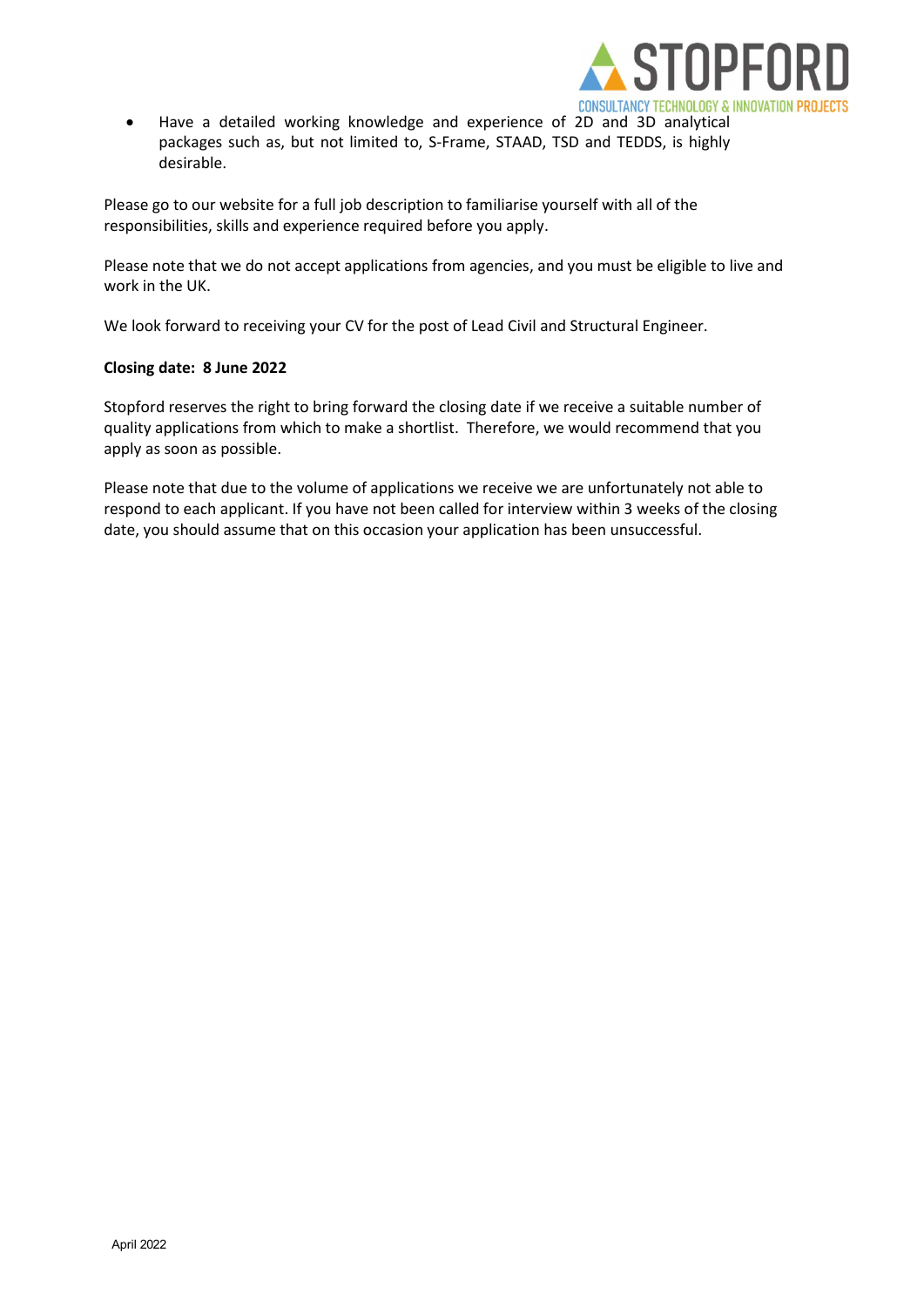

# Job Description

Position: Lead Civil and Structural Engineer

Group: Projects

Location: Knutsford

# Ambition

Our ambition is to lead the way in engineering a sustainable world through the transition to a low carbon economy.

# Values

We value professionalism, equality, fairness, co-operation and unrivalled expertise. Description

Reporting to the Engineering Manager (Projects), the Lead Civil and Structural Engineer will be responsible for the quality of the Civil and Structural design output, will participate in design reviews and will manage a team of engineers and designers including developing, supporting and guiding more junior team members.

# Key Accountabilities/Responsibilities

As a Lead Civil and Structural Engineer, you will:

- Manage the civil, structural engineering team to ensure that project deliverables are produced in accordance with the appropriate engineering standards and the project schedule.
- Develop the team to ensure expertise across the discipline (utilising  $3^{rd}$  party supply chain where required).
- Produce and review calculations, drawings, and design documentation.
- Participate in and contribute to design reviews.
- Produce conceptual and detailed engineering designs.
- Assess the environmental impact and risks connected to projects.
- Analyse survey, mapping and materials testing data with computer modelling software.
- Supervise the preparation and issue of drawings in line with project schedule and in accordance with Stopford SOPs.
- Supervise the production of general arrangement drawings.
- Supervise detailing of structural steelwork and concrete, including reinforced concrete detailing and scheduling.
- Coordinate with other engineering disciplines as and when required.
- Attend site surveys when required.

Onsite construction and commissioning support may be required depending on the project.

### Minimum Requirements – Education and Experience

Educated to a degree level and ideally achieved Chartered status, you will have:

- Worked in a design and engineering environment, preferably with extensive post graduate experience in civil and structural engineering industrial projects and a detailed working knowledge of design codes and standards relating to civil and structural engineering.
- A proven track record in design delivery with specific experience of groundworks, drainage, steel, reinforced concrete, masonry designs, foundation design and structural analysis from concept to detailed delivery.